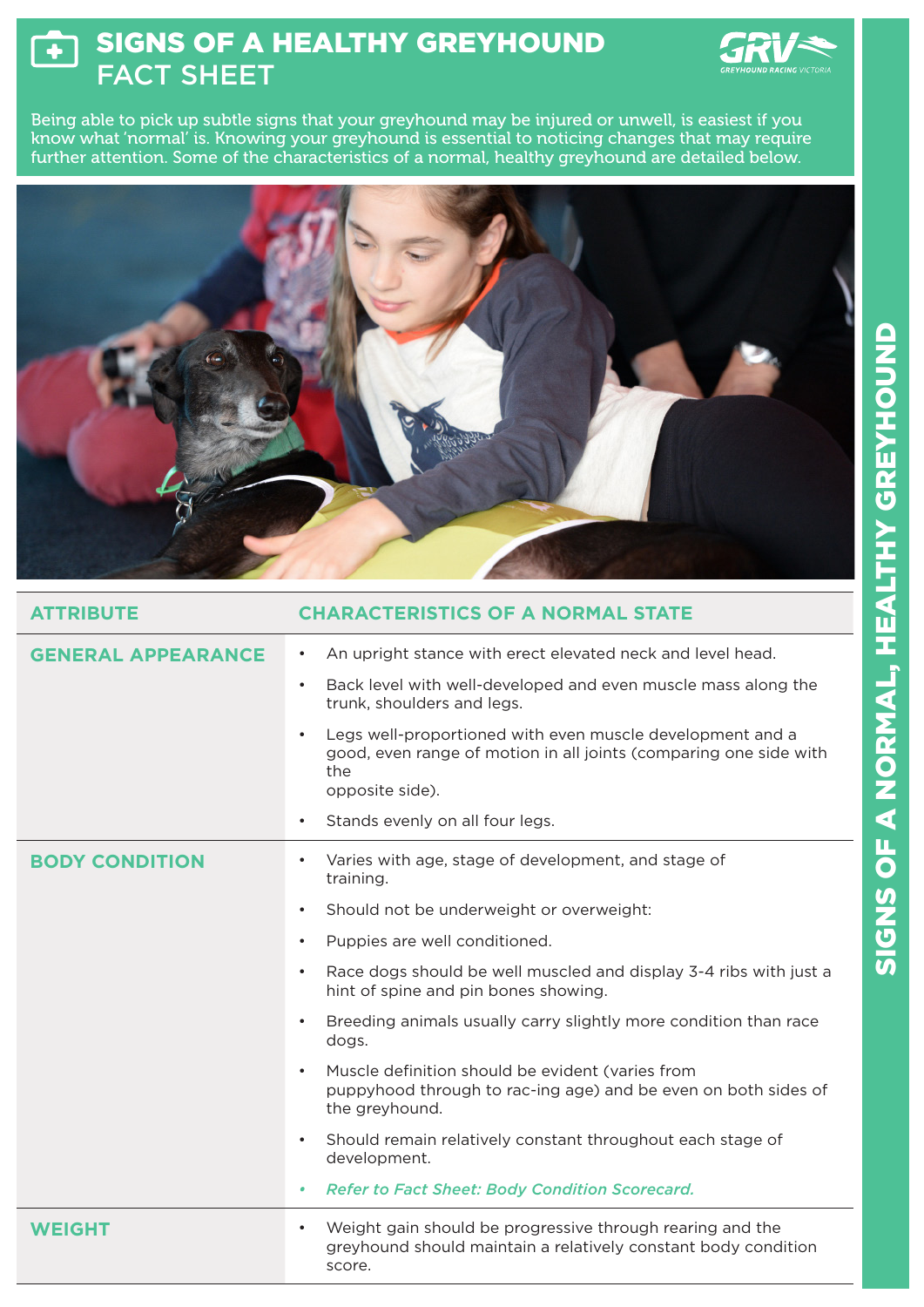|                    | $\bullet$                                                                                                                                                                                                                                                        |
|--------------------|------------------------------------------------------------------------------------------------------------------------------------------------------------------------------------------------------------------------------------------------------------------|
| <b>APPETITE</b>    | Usually very good, readily consuming all food offered.<br>Some animals eat more slowly, but all food offered is usually<br>$\bullet$<br>consumed.<br>Rarely but sometimes, a greyhound will not eat certain foods.<br>$\bullet$                                  |
|                    | Knowing what food an individual greyhound does and does not<br>$\bullet$                                                                                                                                                                                         |
|                    | like is important.<br>Some greyhounds will show significant food guarding behaviour.<br>$\bullet$                                                                                                                                                                |
|                    |                                                                                                                                                                                                                                                                  |
| <b>DRINKING</b>    | Water consumption should be relatively constant and may vary<br>$\bullet$<br>slightly depending upon the water content of the food provided<br>and ambient temperature.                                                                                          |
|                    | Feeding dry food will result in increased water<br>$\bullet$<br>consumption.                                                                                                                                                                                     |
|                    | Hot weather will usually increase water consumption.<br>$\bullet$                                                                                                                                                                                                |
|                    | Exercise should not increase overall daily water<br>$\bullet$<br>consumption.                                                                                                                                                                                    |
|                    | Sudden changes in water consumption, especially where it<br>$\bullet$<br>increases, is usually a sign of disease.                                                                                                                                                |
| <b>URINATION</b>   | Urination should be habitual and regular.<br>$\bullet$                                                                                                                                                                                                           |
|                    | Initiation of urination should be without effort, with a good, steady<br>$\bullet$<br>flow rate.                                                                                                                                                                 |
|                    | Territorial marking behaviour is usually more frequent, with smaller<br>$\bullet$<br>volumes passed and urination is without strain or effort.                                                                                                                   |
| <b>DEFAECATION</b> | Passing stools should be habitual and regular.<br>٠                                                                                                                                                                                                              |
|                    | Stool colour and consistency should be regular, well formed, and<br>$\bullet$<br>maintain shape on the ground once passed.                                                                                                                                       |
|                    | Diet changes can cause changes in stool colour and consistency.<br>$\bullet$                                                                                                                                                                                     |
|                    | No visible presence of worms in faeces.<br>$\bullet$                                                                                                                                                                                                             |
| <b>SKIN</b>        | Hair and coat should be smooth and glossy with minimal dandruff.<br>$\bullet$                                                                                                                                                                                    |
|                    | Hair and coat vary in density between individuals; knowing what<br>$\bullet$<br>your greyhound's coat normally looks like is important.                                                                                                                          |
|                    | Thinning of the hair and coat, especially on the thighs is common.<br>$\bullet$                                                                                                                                                                                  |
|                    | You can assess your greyhound's hydration level by picking up the<br>$\bullet$<br>skin; when the greyhound is hydrated the skin should spring back<br>to flat position quickly and readily.                                                                      |
| <b>EYES</b>        | Clear cornea (front surface of the eye); bright reflective yellow/<br>$\bullet$<br>golden iris; pupils should be equally sized, black and readily<br>responsive to light. Pupils should constrict in bright sunlight and<br>become more dilated in dimmer light. |
|                    | Should be bright alert and inquisitive and observe surroundings<br>$\bullet$<br>responsively.                                                                                                                                                                    |
|                    | White part of the eye (sclera) should be white, with only fine<br>$\bullet$<br>blood vessels evident on the surface.                                                                                                                                             |
|                    | There should be no discharge.<br>$\bullet$                                                                                                                                                                                                                       |